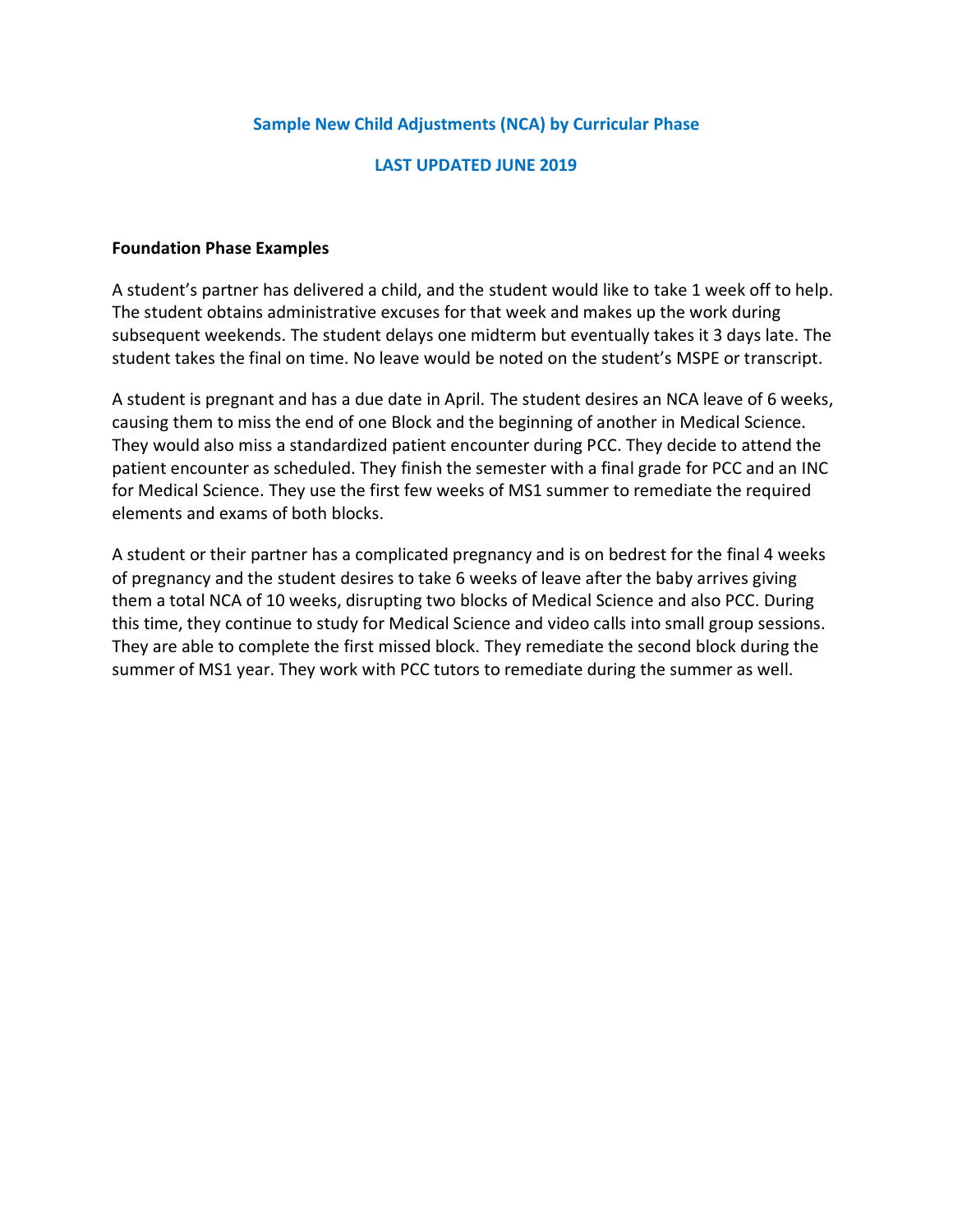### **Application Phase Examples**

A Central or Wilmington Campus student takes an NCA of 16 weeks. They attend Trimester 1 orientation for the first Application Phase course and leaves the course after 4 weeks. They return to their rotation during Trimester 2, week 5, making their total leave 16 weeks as planned. They have consulted and coordinated with course directors in advance. They have one elective from Foundation Phase and complete an additional elective during their NCA. They finish Application Phase in June and take their Step 2 exams in July. At this point, they still have 9 additional courses (including Transition to Residency in that 9) to complete Individualization Phase and 9 months to do so if they want to graduate on the original graduation date. This student's options are:

- To forfeit their interview time (not recommended).
- Take Step 2 during Application Phase (not recommended) and forfeit one month of interview time.
- To take an MPH year which will decrease their requirements to 8 additional courses. Students receive one elective course credit if they complete their MPH work by July before returning to medical school. Electives can be substituted for SHS5 and SOM requirements.
- To graduate in December of their original graduation year so that they have time to interview. They will Match the following spring. They must take Transition to Residency (TTR) in March since it is only offered once per year in Block 13 of the Individualization Phase.

|                     | Forfeit interview time                            |                                                                    |                     |                                                                                                                                                                                                                                                                 |     |                                  |                |                                            |                     |                     |                                                      |  |  |
|---------------------|---------------------------------------------------|--------------------------------------------------------------------|---------------------|-----------------------------------------------------------------------------------------------------------------------------------------------------------------------------------------------------------------------------------------------------------------|-----|----------------------------------|----------------|--------------------------------------------|---------------------|---------------------|------------------------------------------------------|--|--|
| Jan                 | Feb                                               | Mar                                                                | <b>Apr</b>          | May                                                                                                                                                                                                                                                             | Jun | July                             | Aug            | Sep                                        | Oct                 | Nov                 | <b>Dec</b>                                           |  |  |
|                     | Dedicated Step 1<br>study period                  | Trimester 1:<br>Student<br>completes<br>4 weeks of<br>First Course |                     | Student takes NCA period.<br>Trim 2 starts in July. During this time, Student completes a<br>Student completes<br>final 3 months of First Course<br>research elective by working from home, earning one<br>credit towards Individualization Phase requirements. |     |                                  |                |                                            |                     |                     | Student completes<br>Second Course<br>in Trimester 3 |  |  |
|                     | Student completes Second<br>Course in Trimester 3 | Student completes Third Course<br>in Trimester 1 of following year |                     |                                                                                                                                                                                                                                                                 |     | Student<br>takes Step<br>2 exams | Indiv<br>Phase | Indiv<br>Phase<br>$\overline{\phantom{a}}$ | Indiv<br>Phase<br>3 | Indiv<br>Phase<br>4 | Indiv<br>Phase<br>5                                  |  |  |
| Indiv<br>Phase<br>6 | Indiv<br>Phase<br>7                               | Transition to<br>Residency<br>Course                               | Indiv<br>Phase<br>9 | Graduation                                                                                                                                                                                                                                                      |     |                                  |                |                                            |                     |                     |                                                      |  |  |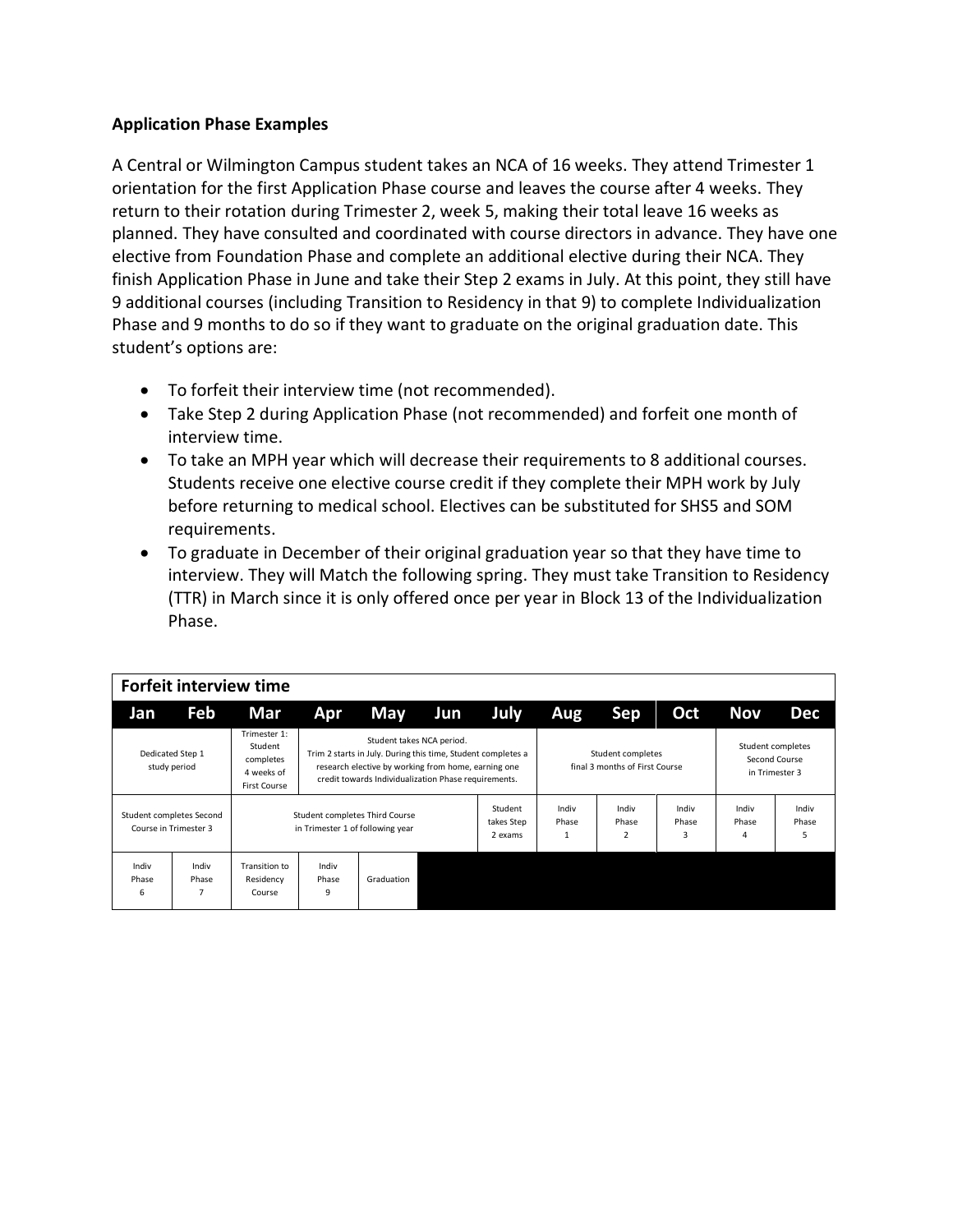|                     |                                                   | <b>Take Step 2 during Application Phase</b>                        |                                                                                           |                                                                                                                                                                                                         |     |                |                                  |                     |                                                     |                     |                         |
|---------------------|---------------------------------------------------|--------------------------------------------------------------------|-------------------------------------------------------------------------------------------|---------------------------------------------------------------------------------------------------------------------------------------------------------------------------------------------------------|-----|----------------|----------------------------------|---------------------|-----------------------------------------------------|---------------------|-------------------------|
| Jan                 | Feb                                               | Mar                                                                | <b>Apr</b>                                                                                | May                                                                                                                                                                                                     | Jun | <b>July</b>    | Aug                              | Sep                 | Oct                                                 | Nov                 | <b>Dec</b>              |
|                     | Dedicated Step 1<br>study period                  | Trimester 1:<br>Student<br>completes<br>4 weeks of<br>First Course |                                                                                           | Student takes NCA period.<br>Trim 2 starts in July. During this time, Student completes a<br>research elective by working from home, earning one<br>credit towards Individualization Phase requirements |     |                |                                  |                     | Student completes<br>final 3 months of First Course |                     |                         |
|                     | Student completes Second<br>Course in Trimester 3 |                                                                    | Student completes Third Course<br>in Trimester 1 of following year AND takes Step 2 exams |                                                                                                                                                                                                         |     | Indiv<br>Phase | Indiv<br>Phase<br>$\overline{2}$ | Indiv<br>Phase<br>3 | Indiv<br>Phase<br>4                                 | Indiv<br>Phase<br>5 | Residency<br>interviews |
| Indiv<br>Phase<br>6 | Indiv<br>Phase<br>7                               | Transition to<br>Residency<br>Course                               | Indiv<br>Phase<br>9                                                                       | Graduation                                                                                                                                                                                              |     |                |                                  |                     |                                                     |                     |                         |

|                     | <b>Pursue an MPH</b>                                 |                                                                           |                                  |                                                                                                                                                                                                         |     |                     |                                                                                                                                                                   |                                                     |                     |                                 |                      |
|---------------------|------------------------------------------------------|---------------------------------------------------------------------------|----------------------------------|---------------------------------------------------------------------------------------------------------------------------------------------------------------------------------------------------------|-----|---------------------|-------------------------------------------------------------------------------------------------------------------------------------------------------------------|-----------------------------------------------------|---------------------|---------------------------------|----------------------|
| Jan                 | <b>Feb</b>                                           | Mar                                                                       | Apr                              | <b>May</b>                                                                                                                                                                                              | Jun | <b>July</b>         | <b>Aug</b>                                                                                                                                                        | <b>Sep</b>                                          | Oct                 | <b>Nov</b>                      | <b>Dec</b>           |
|                     | Dedicated Step 1<br>study period                     | Trimester 1:<br>Student<br>completes<br>4 weeks of<br><b>First Course</b> |                                  | Student takes NCA period.<br>Trim 2 starts in July. During this time, Student completes a<br>research elective by working from home, earning one<br>credit towards Individualization Phase requirements |     |                     |                                                                                                                                                                   | Student completes<br>final 3 months of First Course |                     | Second Course<br>in Trimester 3 | Student completes    |
|                     | Student completes<br>Second Course<br>in Trimester 3 |                                                                           | in Trimester 1 of following year | Student completes Third Course                                                                                                                                                                          |     |                     | Student takes Step 2<br>exams and starts MPH.<br>Usually MPH starts in<br><b>MPH</b><br>mid/late August giving<br>additional time to prepare<br>for Step 2 exams. |                                                     |                     |                                 |                      |
|                     | <b>MPH</b>                                           |                                                                           |                                  |                                                                                                                                                                                                         |     | Indiv<br>Phase<br>1 | Indiv<br>Phase<br>2                                                                                                                                               | Indiv<br>Phase<br>3                                 | Indiv<br>Phase<br>4 |                                 | Residency interviews |
| Indiv<br>Phase<br>5 | Indiv<br>Phase<br>6                                  | Transition to<br>Residency<br>Course                                      | Indiv<br>Phase<br>8              | Graduation                                                                                                                                                                                              |     |                     |                                                                                                                                                                   |                                                     |                     |                                 |                      |

|                                                      |                                  | <b>Graduate in December</b>                                        |                                                                    |                                                                                                                                                                                    |                            |                                               |                                                              |                                                     |                                                       |                                                      |                                                                                                    |  |  |
|------------------------------------------------------|----------------------------------|--------------------------------------------------------------------|--------------------------------------------------------------------|------------------------------------------------------------------------------------------------------------------------------------------------------------------------------------|----------------------------|-----------------------------------------------|--------------------------------------------------------------|-----------------------------------------------------|-------------------------------------------------------|------------------------------------------------------|----------------------------------------------------------------------------------------------------|--|--|
| Jan                                                  | Feb                              | Mar                                                                | Apr                                                                | <b>May</b>                                                                                                                                                                         | Jun                        | July                                          | Aug                                                          | Sep                                                 | Oct                                                   | <b>Nov</b>                                           | <b>Dec</b>                                                                                         |  |  |
|                                                      | Dedicated<br>Step 1 study period | Trimester 1:<br>Student<br>completes<br>4 weeks of<br>First Course |                                                                    | Student takes NCA period.<br>Trimester 2 starts in July. During this time, Student<br>completes a research elective by working from home,<br>Individualization Phase requirements. | earning one credit towards |                                               |                                                              | Student completes<br>final 3 months of First Course |                                                       | Student completes<br>Second Course<br>in Trimester 3 |                                                                                                    |  |  |
| Student completes<br>Second Course<br>in Trimester 3 |                                  |                                                                    | Student completes Third Course<br>in Trimester 1 of following year |                                                                                                                                                                                    |                            | Student<br>prepares<br>for<br>Step 2<br>exams | Student<br>takes an<br>extra<br>month for<br>Step 2<br>exams | Indiv<br>Phase                                      | Indiv<br>Phase<br>$\overline{2}$                      | Indiv<br>Phase<br>3                                  | Free                                                                                               |  |  |
| Indiv<br>Phase<br>4                                  | Indiv<br>Phase<br>5              | Transition to<br>Residency<br>Course                               | Free                                                               | Indiv<br>Phase<br>6                                                                                                                                                                | Indiv<br>Phase<br>7        | Free                                          | Indiv<br>Phase<br>8                                          | Indiv<br>Phase<br>9                                 | Student<br>takes an<br>extra<br>month to<br>interview |                                                      | Student goes on residency<br>interviews and graduates<br>in Dec and Matches in<br>following spring |  |  |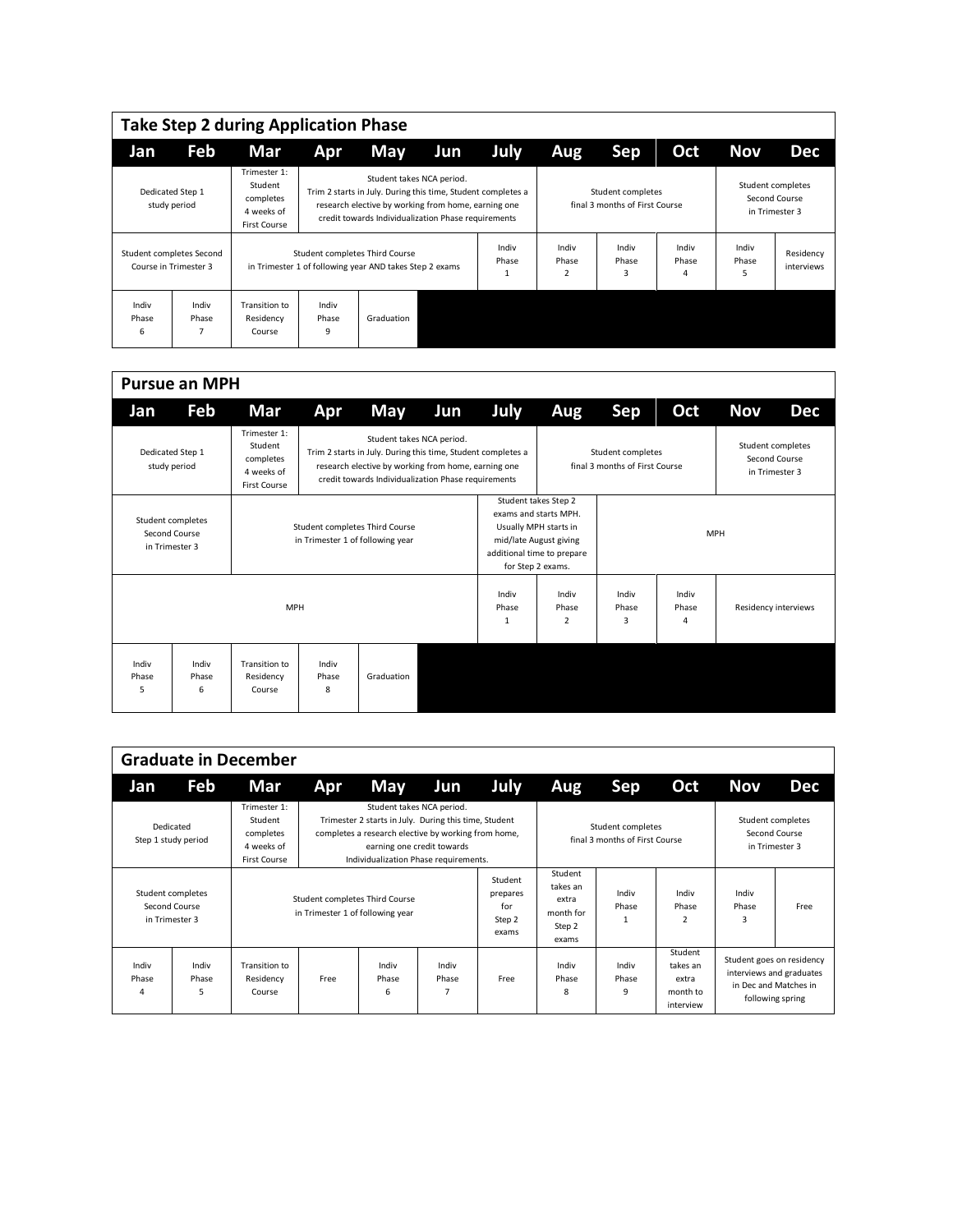A Central or Wilmington Campus student takes an NCA of 8 weeks. They participate in Trimester 1 orientation for the first App Phase course and leaves the course after 4 weeks. They return during Trimester 1, week 13, making their total leave 8 weeks as planned. They have consulted and coordinated with course directors in advance. They have one 6-hour elective from Foundation Phase. They take an incomplete for their First Course and continues into their Second and Third Courses, returning to their First Course in March to complete it. They finish Application Phase at the end of April and takes their Step 2 exams in May. At this point, they have 10 additional courses (including Transition to Residency in that 10) to complete Individualization Phase and 11 months to do so if they want to graduate on their original graduation date. Their options are:

- To take only one interview month and/or to take an elective that is flexible and allows that student to interview during that month (e.g. Emergency Medicine, educational/nonclinical elective).
- To take an elective during NCA.
- Prepare for and take Step 2 exams while completing Application Phase (not recommended).
- To take two months for interviewing and take a longitudinal elective in the fall working on an educational project, putting in 160 hours on top of their other courses.
- To graduate in December of their original graduation year. They will Match the following spring. They must take Transition to Residency (TTR) in March since it is only offered once per year in Block 13 of the Individualization Phase. In this case, they can take an additional month for Step 2 prep.

|                                  |                                                      |                                                                       |                      | Takes one month for interviews and/or flexible elective in December |                                                                                        |                                  |                                                    |                     |                     |                         |                                                      |
|----------------------------------|------------------------------------------------------|-----------------------------------------------------------------------|----------------------|---------------------------------------------------------------------|----------------------------------------------------------------------------------------|----------------------------------|----------------------------------------------------|---------------------|---------------------|-------------------------|------------------------------------------------------|
| Jan                              | Feb                                                  | Mar                                                                   | Apr                  | <b>May</b>                                                          | Jun                                                                                    | July                             | Nov                                                | Dec                 |                     |                         |                                                      |
| Dedicated Step 1<br>study period |                                                      | Trimester<br>1: Student<br>completes<br>4 weeks of<br>First<br>Course |                      | Student takes NCA period                                            | Trimester<br>1: Student<br>returns to<br>take 4<br>more<br>weeks of<br>First<br>Course |                                  | Trimester 2: Second Course as originally scheduled |                     |                     |                         | Trimester 3: Third Course as<br>originally scheduled |
|                                  | Trimester 3: Third Course<br>as originally scheduled | Student goes back and<br>completes First Course                       |                      | Student<br>takes Step<br>2 exams                                    | Indiv<br>Phase<br>$\mathbf{1}$                                                         | Indiv<br>Phase<br>$\overline{2}$ | Indiv<br>Phase<br>3                                | Indiv<br>Phase<br>4 | Indiv<br>Phase<br>5 | Residency<br>interviews | Indiiv<br>Phase<br>6                                 |
| Indiv<br>Phase<br>7              | Indiv<br>Phase<br>8                                  | Transition<br>to<br>Residency<br>Course                               | Indiv<br>Phase<br>10 | Graduation                                                          |                                                                                        |                                  |                                                    |                     |                     |                         |                                                      |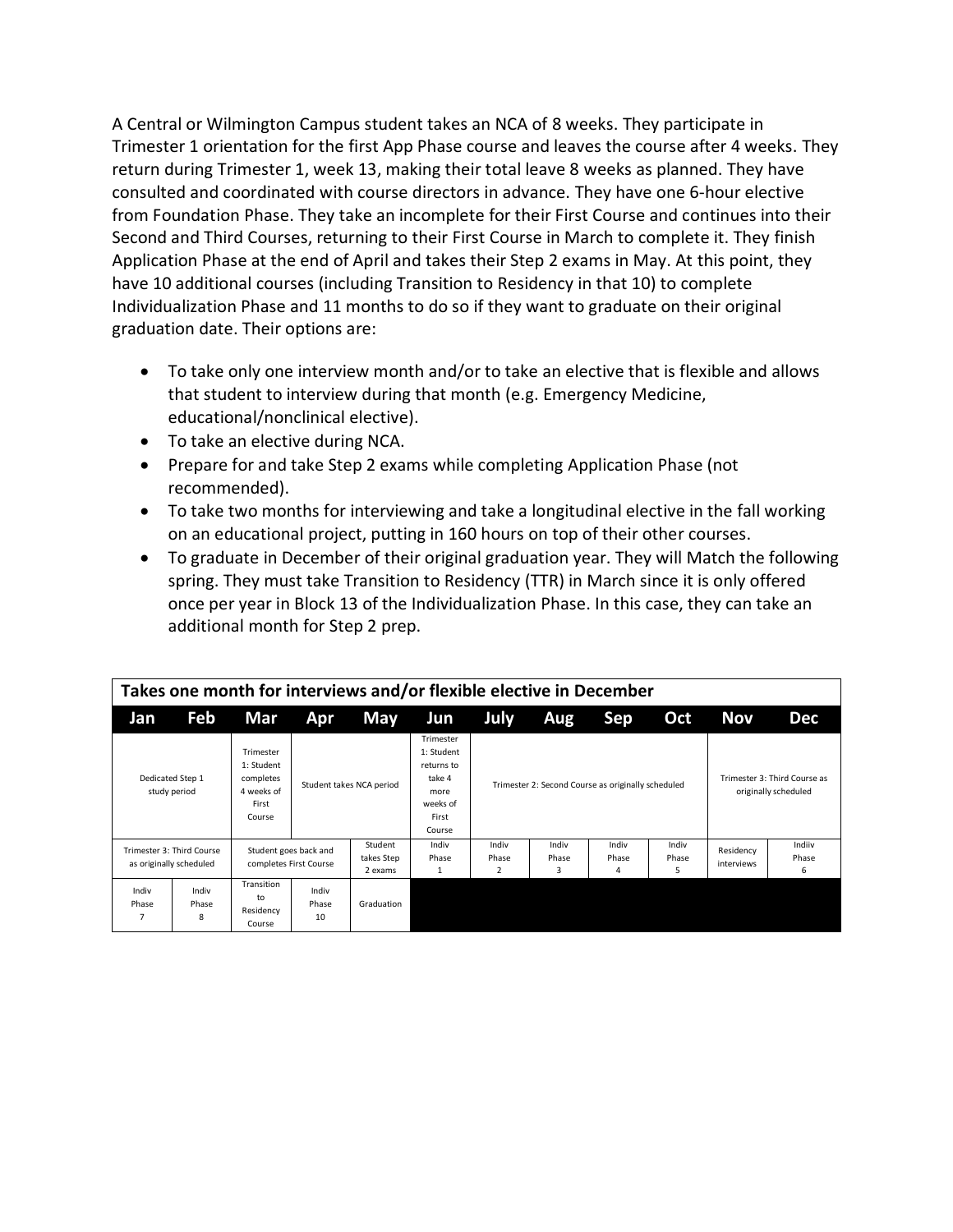|                     |                                                      | Take an elective during NCA                                           |                                                 |                                               |                                                                                        |                                                    |                     |                     |                      |            |                                                      |
|---------------------|------------------------------------------------------|-----------------------------------------------------------------------|-------------------------------------------------|-----------------------------------------------|----------------------------------------------------------------------------------------|----------------------------------------------------|---------------------|---------------------|----------------------|------------|------------------------------------------------------|
| Jan                 | Feb                                                  | Mar                                                                   | <b>Apr</b>                                      | May                                           | Jun                                                                                    | July                                               | Aug                 | <b>Sep</b>          | Oct                  | <b>Nov</b> | <b>Dec</b>                                           |
|                     | Dedicated Step 1<br>study period                     | Trimester<br>1: Student<br>completes<br>4 weeks of<br>First<br>Course |                                                 | Student takes NCA period<br>AND Indiv Phase 1 | Trimester<br>1: Student<br>returns to<br>take 4<br>more<br>weeks of<br>First<br>Course | Trimester 2: Second Course as originally scheduled |                     |                     |                      |            | Trimester 3: Third Course as<br>originally scheduled |
|                     | Trimester 3: Third Course<br>as originally scheduled |                                                                       | Student goes back and<br>completes First Course | Student<br>takes Step<br>2 exams              | Indiv<br>Phase<br>$\overline{2}$                                                       | Indiv<br>Phase<br>3                                | Indiv<br>Phase<br>4 | Indiv<br>Phase<br>5 | Indiiv<br>Phase<br>6 |            | Residency interviews                                 |
| Indiv<br>Phase<br>7 | Indiv<br>Phase<br>8                                  | Transition<br>to<br>Residency<br>Course                               | Indiv<br>Phase<br>10                            | Graduation                                    |                                                                                        |                                                    |                     |                     |                      |            |                                                      |

|                                                      |                                  |                                                                       |                                                                           | Prepare for and take Step 2 during Application Phase |                                                                                        |                     |                     |                                                    |                      |            |                                                      |
|------------------------------------------------------|----------------------------------|-----------------------------------------------------------------------|---------------------------------------------------------------------------|------------------------------------------------------|----------------------------------------------------------------------------------------|---------------------|---------------------|----------------------------------------------------|----------------------|------------|------------------------------------------------------|
| Jan                                                  | Feb                              | Mar                                                                   | Apr                                                                       | May                                                  | Jun                                                                                    | July                | Aug                 | Sep                                                | Oct                  | <b>Nov</b> | <b>Dec</b>                                           |
|                                                      | Dedicated Step 1<br>study period | Trimester<br>1: Student<br>completes<br>4 weeks of<br>First<br>Course |                                                                           | Student takes NCA period                             | Trimester<br>1: Student<br>returns to<br>take 4<br>more<br>weeks of<br>First<br>Course |                     |                     | Trimester 2: Second Course as originally scheduled |                      |            | Trimester 3: Third Course as<br>originally scheduled |
| Trimester 3: Third Course<br>as originally scheduled |                                  |                                                                       | Student goes back and<br>completes First Course<br>AND takes Step 2 exams | Indiv<br>Phase<br>1                                  | Indiv<br>Phase<br>$\overline{2}$                                                       | Indiv<br>Phase<br>3 | Indiv<br>Phase<br>4 | Indiv<br>Phase<br>5                                | Indiiv<br>Phase<br>6 |            | Residency interviews                                 |
| Indiv<br>Phase<br>7                                  | Indiv<br>Phase<br>8              | Transition<br>to<br>Residency<br>Course                               | Indiv<br>Phase<br>10                                                      | Graduation                                           |                                                                                        |                     |                     |                                                    |                      |            |                                                      |

|                     |                                                                                                    | Take a longitudinal elective                                          |                                  |                                                                |                                                                                     |                                                                |                                                                |                                                     |     |                      |                                                      |
|---------------------|----------------------------------------------------------------------------------------------------|-----------------------------------------------------------------------|----------------------------------|----------------------------------------------------------------|-------------------------------------------------------------------------------------|----------------------------------------------------------------|----------------------------------------------------------------|-----------------------------------------------------|-----|----------------------|------------------------------------------------------|
| Jan                 | Feb                                                                                                | Mar                                                                   | <b>Apr</b>                       | <b>May</b>                                                     | Jun                                                                                 | July                                                           | Aug                                                            | Sep                                                 | Oct | Nov                  | Dec                                                  |
|                     | Dedicated Step 1<br>study period                                                                   | Trimester<br>1: Student<br>completes<br>4 weeks of<br>First<br>Course |                                  | Student takes NCA period                                       | Trimester<br>1: Student<br>returns to<br>take 4<br>more<br>weeks of<br>First Course | Trimester 2: Second Course as originally scheduled             |                                                                |                                                     |     |                      | Trimester 3: Third Course<br>as originally scheduled |
|                     | Trim 3: Third Course as<br>Student goes back and<br>originally scheduled<br>completes First Course |                                                                       | Student<br>takes Step<br>2 exams | Indiv 1 with<br>longitudinal<br>elective<br>Indiv <sub>6</sub> | Indiv 2 with<br>longitudinal<br>elective<br>Indiv <sub>6</sub>                      | Indiv 3 with<br>longitudinal<br>elective<br>Indiv <sub>6</sub> | Indiv 4 with<br>longitudinal<br>elective<br>Indiv <sub>6</sub> | Indiv 5 with<br>longitudinal<br>elective<br>Indiy 6 |     | Residency Interviews |                                                      |
| Indiv<br>Phase<br>7 | Indiv<br>Phase<br>8                                                                                | Transition<br>to<br>Residency<br>Course                               | Indiv<br>Phase<br>10             | Graduation                                                     |                                                                                     |                                                                |                                                                |                                                     |     |                      |                                                      |